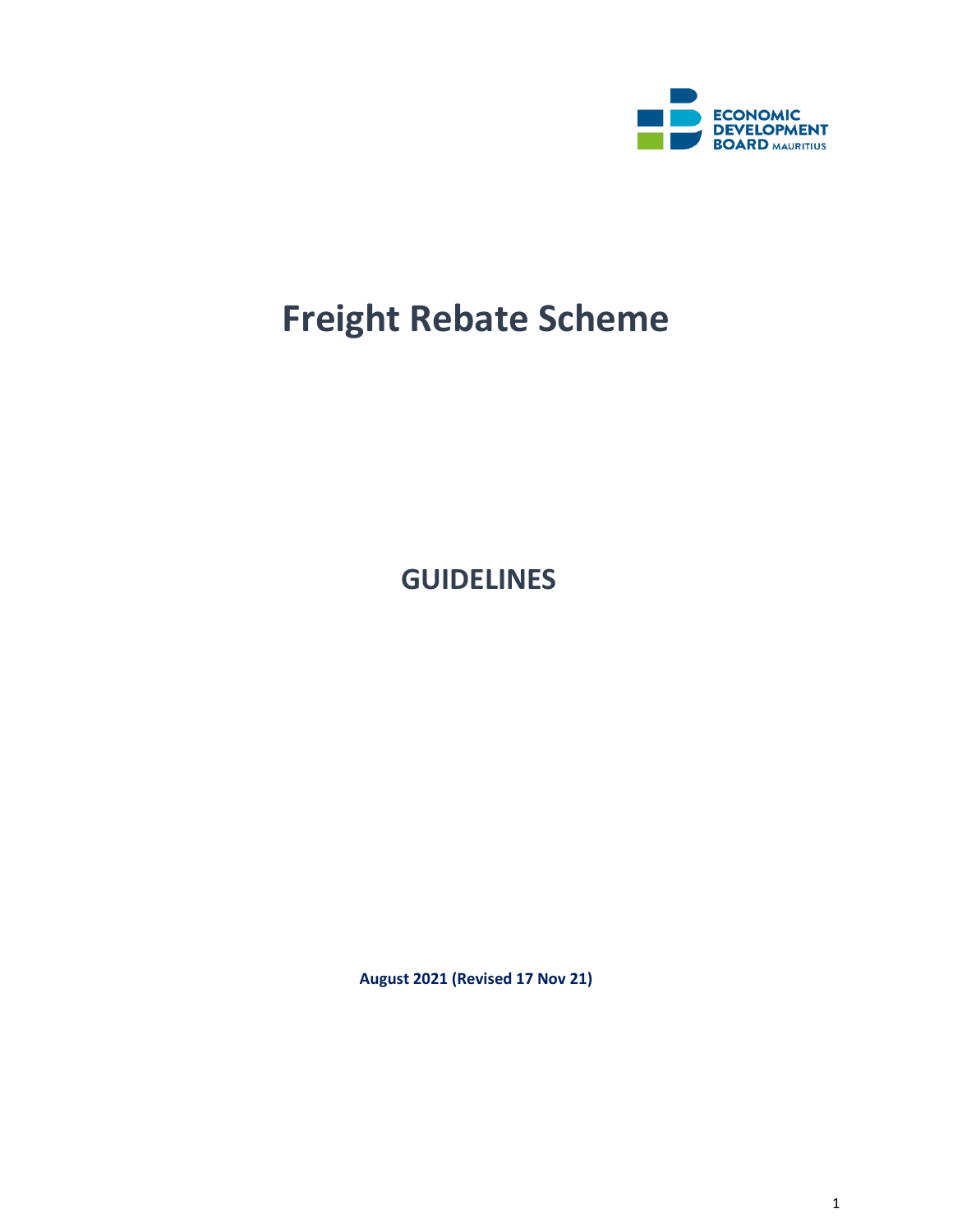#### **FREIGHT REBATE SCHEME**

### **1. Introduction**

The Freight Rebate Scheme is funded by the Ministry of Finance, Economic Planning and Development and is implemented and managed by the Economic Development Board (EDB) Mauritius.

These Guidelines are issued under section 5(2)(ca) of the Economic Development Board Act 2017 (EDB Act).

These Guidelines set out the terms and conditions governing the Freight Rebate. The Freight Rebate may be terminated or amended, at any time, without prior notice. The EDB or Government of Mauritius will not bear any liability where this has been so terminated or amended.

# 2. **Objective**

To increase competitiveness and catalyze exports on the Indian Ocean and African regions vis-àvis exports from Asia which will lead to the establishment of a commercial feeder shipping facility on Africa offering lower costs and reduce transit time for exporters with the increase in the volume of containers to African regions.

### **3. The Rebate**

- 3.1 Eligible Applicants will benefit from the rebate set out below:
	- (a) 25% of Ocean Freight Cost per 20-feet container up to the maximum of USD 300
	- (b) 25% of Ocean Freight Cost per 40-feet container up to the maximum of USD 600
	- (c) 25% of Ocean Freight Cost for Less Container Load (LCL/Groupage)

### 3.2 The Ocean Freight Cost referred to in clause 3.1 above:

- (a) includes only:
- (i) Basic Ocean Freight Cost
- (ii) BAF (Bunker Adjustment Factor)
- (iii) Environmental Fuel Fee/Low Sulphur Surcharge IMO 2020
- (iv) Liner out Charges, and
- (b) does not include charges relating to Handling, Documentation, Stevedoring, and other associated Charges.
- 3.3 The amount of rebate allowed will be capped at Rs 5 million yearly per Applicant.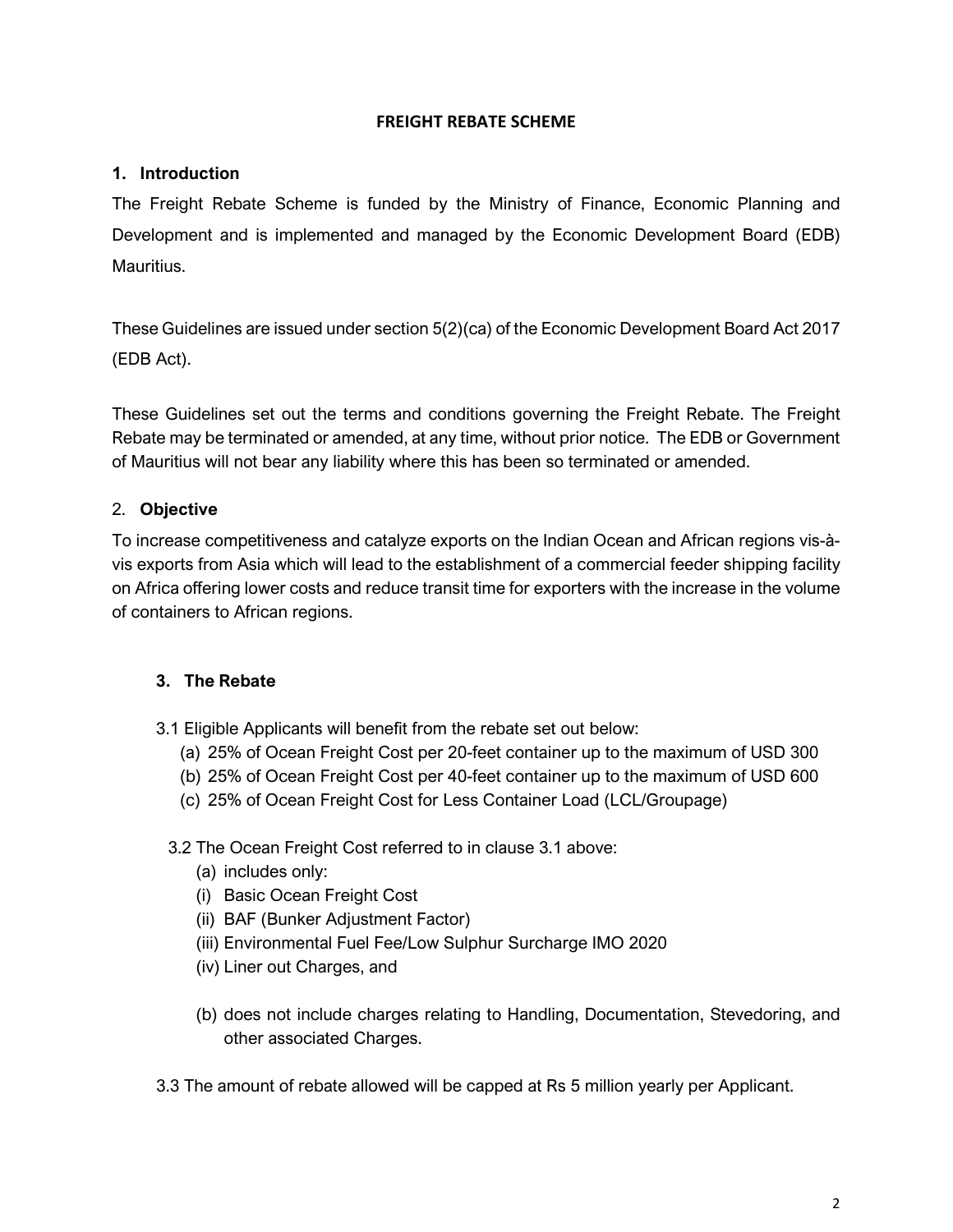# **4 Eligibility Requirements**

- 4.1 The Applicant should
	- (a) hold an Export Development Certificate\* or a Freeport Certificate for Freeport Operators
	- (b) enrol for the Scheme
	- (c) be an Eligible Beneficiary
- 4.2 The export should be
	- (a) that of an Eligible Product, and
	- (b) made:
		- (i) to an Eligible Port in the Eligible Country, or
		- (ii) through an Eligible Port to a Landlocked Country.

# **5 Eligible Beneficiaries**

Eligible Beneficiaries mean exporters of Eligible Products -

- (a) having an annual turnover of less than Rs1 Billion. For companies forming part of a Group, the eligibility criteria will be determined by consideration of the annual turnover of the Group which should not exceed Rs1 Billion. (The criteria as to turnover is effective as from 1<sup>st</sup> July 2021); and
- (b) include trading entities i.e., those entities that buy the Eligible Products for the purposes of exporting them; but
- (c) do not include freight forwarding companies and entities involved solely in shipment of the Eligible Products.

# **6 Eligible Products**

- 6.1 Subject to clauses 6.2 and 6.3 below, Eligible Products are those goods that are exported:
	- (a) under a certificate of origin certifying that the goods originate from Mauritius; or
	- (b) after having been manufactured or processed from imported materials as long as there is a value addition of more than 20% of the ex-works (excluding profit) of the finished goods.
- 6.2 Products falling under clause 6.1(b) above which have undergone 'minimal processes' would not qualify as an Eligible Product.
- 6.3 Minimal Processes referred to in clause 6.2 shall include, but shall not be limited to-
	- (a) Operations to ensure the preservation of products in good condition during transport and storage.
	- (b) Simple operations where neither special skills nor machines, apparatuses or tools especially produced or installed for those operations are required for their performance.
	- (c) Operations to remove dust, sifting or screening, sorting, classifying, matching, washing, painting, and cutting up.
	- (d) Changes of packing and breaking up and assembly of consignment; simple bottling and packing operations.
	- (e) Affixing of marks and labels.
	- (f) Slaughter of animals; and
	- (g) A combination of two or more operations specified above.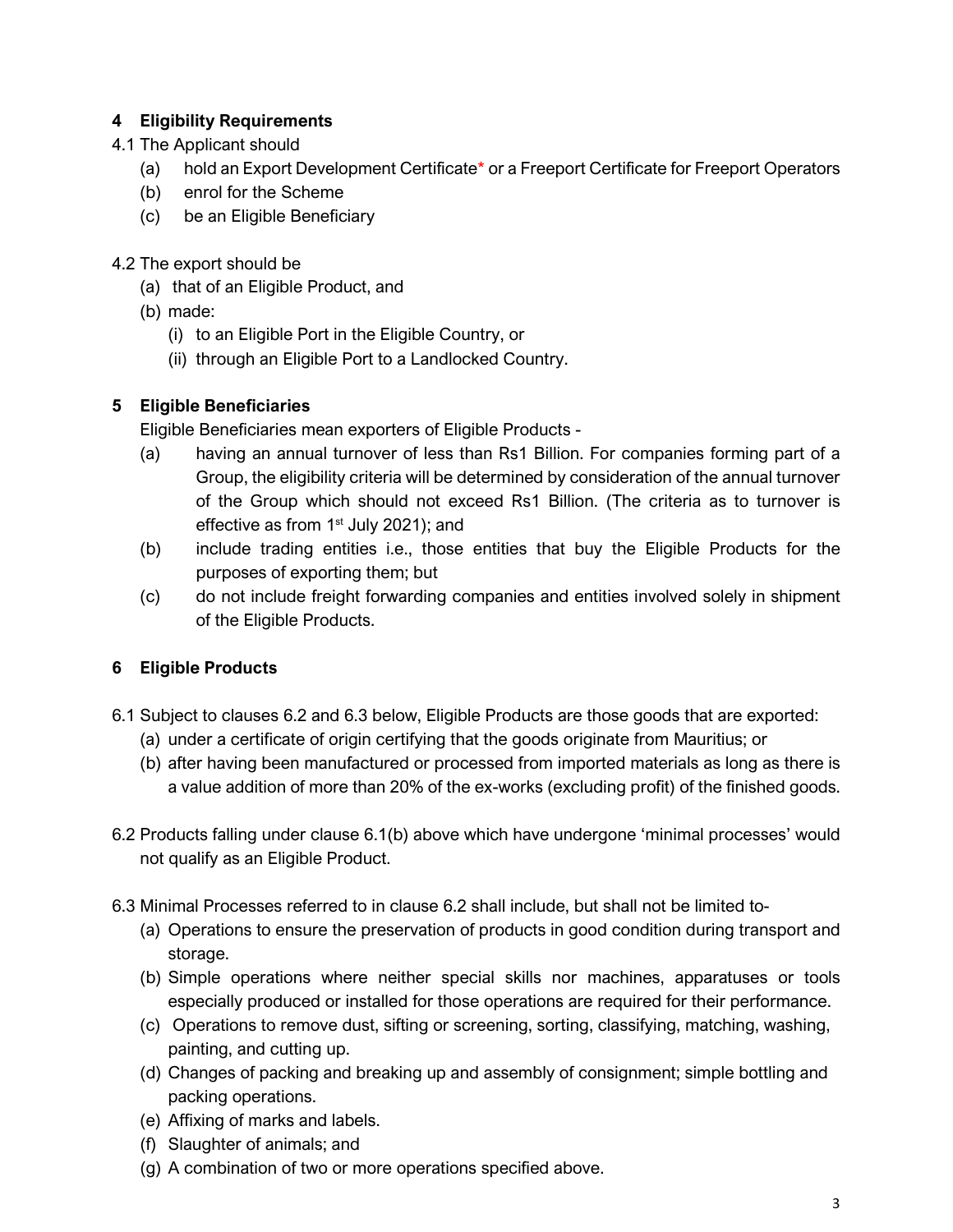#### **7 Eligible Countries and Ports**

The Countries and Ports set out in **Annex 1** shall qualify as Eligible Countries and Ports.

#### **8 Eligible Landlocked Countries**

The Countries set out in **Annex 2** shall qualify as eligible Landlocked Countries to the extent that the export is made through an Eligible Port as set out in **Annex 1**.

#### **9 The Application Process**

9.1 An Applicant may apply for a rebate only as from the date he:

- (a) holds an Export Development Certificate or a Freeport Certificate, and
- (b) enrols for the Scheme.

No claim prior to that date shall be entertained save if he was previously registered with the EDB under the Freight Rebate Scheme.

#### 9.2 Export Development Certificate

(a)The procedure for obtaining an Export Development Certificate is set out in the Export Development Certificate Guidelines issued by the EDB. Freeport Operators need not apply for an Export Development Certificate but should submit the Freeport Certificate.

**Click here** for online application and to read the Guidelines <https://business-support-portal.edbmauritius.org/export-development-certificate/>

(b) Holding an Export Development Certificate or a Freeport Certificate from the EDB does not in any way guarantee that the Applicant is eligible for any rebate. The eligibility for the rebate will be determined during the enrolment/claim process.

#### 9.3 Enrolment Process

(a) An Applicant wishing to benefit from the Scheme must enrol with the EDB. This is a one-off procedure. Click here to download the **Enrolment Form**.

(b) The Applicant must submit the Enrolment Form and a copy of the Export Development Certificate to the EDB.

(c) The EDB will process the application and inform the Applicant whether his application to be enrolled with the EDB has been approved or not.

(d) Enrolment with the EDB does not in any way guarantee that the Applicant is eligible for refund.

(e) Claims for refund submitted by operators that have not enrolled with the EDB under this Scheme will not be entertained.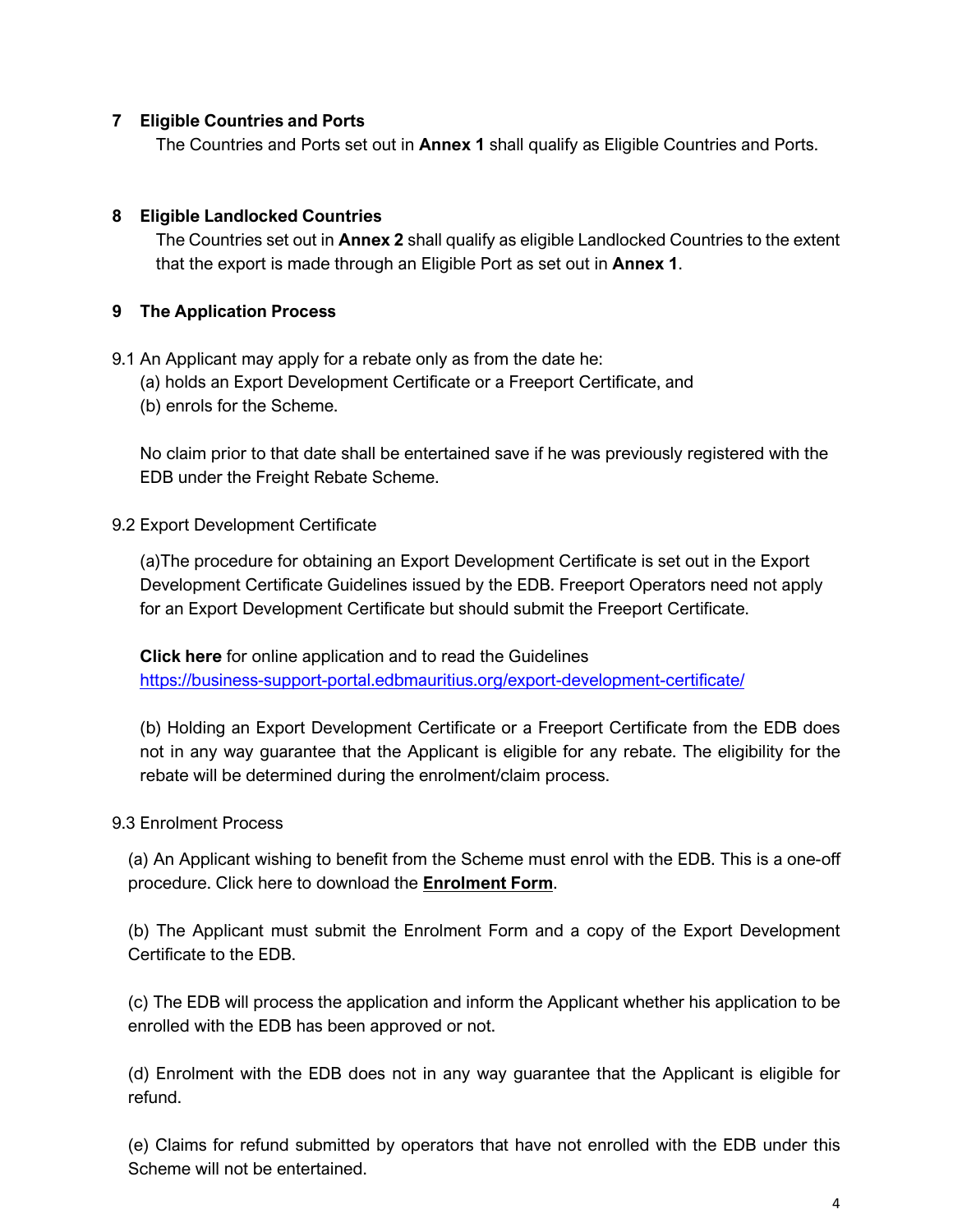# **10. Claim Process**

10.1 The Applicant must submit the prescribed Claim Form together with a copy of the following supporting documents:

- (a) Bill of Lading
- (b) Commercial Invoice
- (c) MRA Custom Declaration Form (Bill of Entry)
- (d) Certified true copy of Invoice (Cost's breakdown) from Freight Forwarding Agent
- (e) Receipt of Payment from Freight Forwarding Agent
- (f) Certificate of Origin (EUR1, IOC, COMESA, SADC, MCCI)
- (g) Written statement on process of manufacture and % of value addition certified by a registered accountant (for those goods falling under clause 6.1(b)).
- (h) Written statement from Exporter on source of goods exported and relevant supporting documentary evidence. This applies to non-manufacturing exporters.

10.2 The above documents should be submitted to the **[Economic Development Board \(EDB\) Mauritius](http://www.edbmauritius.org/) 10th Floor, One Cathedral Square Building** 

- **16, Jules Koenig Street, Port Louis 11328.**
- 10.3 All Claims should be submitted within nine months from the date of shipment.

10.4 The EDB shall examine the claims and reserves the right to request for such additional documents as may be required.

### 10.5 The claim will be rejected:

(a) If the Claim does not meet the criteria as set out above and as determined by the EDB; or

(b) in case of any missing or incomplete documentation or information.

### **11. Shipping Time**

- 1) As time to destination is a critical element in the success of the Scheme, the maximum shipping time from Port-to-Port destinations will vary as per approved schedule as set out Annex 3.
- 2) Claims may be rejected where an acceptable justification is not provided as to any delays in shipping times.

**The maximum "Shipping Time" allowed will be temporarily not applicable up to end June 2022 in the wake of COVID-19.**